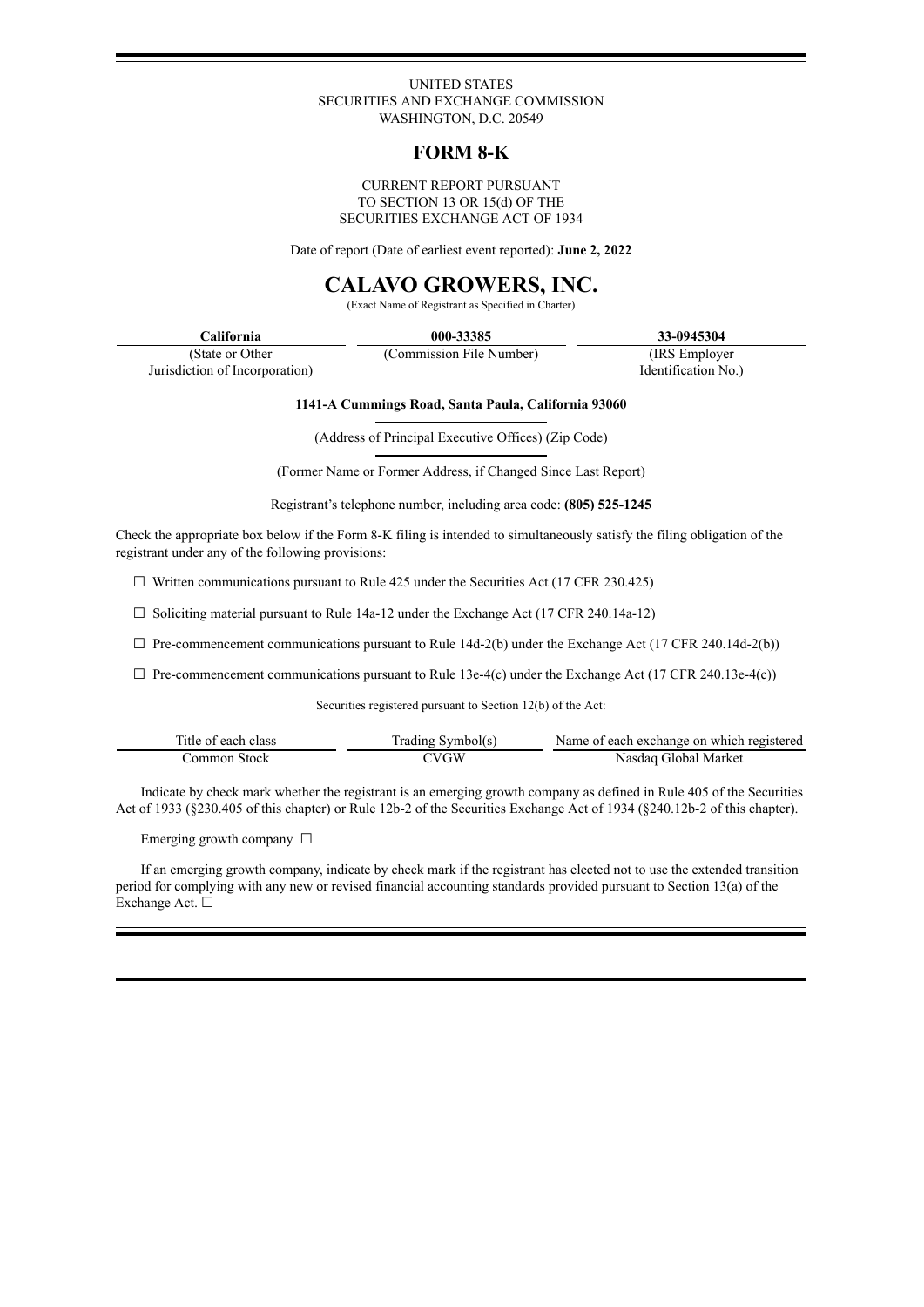#### **Item 2.02 Results of Operations and Financial Condition.**

On June 2, 2022, Calavo Growers, Inc. (Calavo) issued a press release containing our financial results for the threeand six-month periods ended April 30, 2022. A copy of our press release is attached hereto as Exhibit 99.1 and is incorporated by reference herein.

In accordance with General Instruction B.2 of Form 8 K, the information contained in this Item 2.02, including Exhibit 99.1, shall not be deemed to be "filed" for purposes of Section 18 of the Securities Exchange Act of 1934, as amended (the "Exchange Act"), or otherwise subject to the liability of that section, and shall not be incorporated by reference into any registration statement or other document filed by Calavo under the Securities Act of 1933, as amended, or the Exchange Act, except as shall be expressly set forth by specific reference in such filing.

#### **Item 9.01. Financial Statements and Exhibits.**

- (d) Exhibits
	- [99.1](#page-3-0) Press release dated June 2, 2022 of the [Registrant.](#page-3-0)
	- 104 Cover Page Interactive Data File (formatted as inline XBRL).

#### 2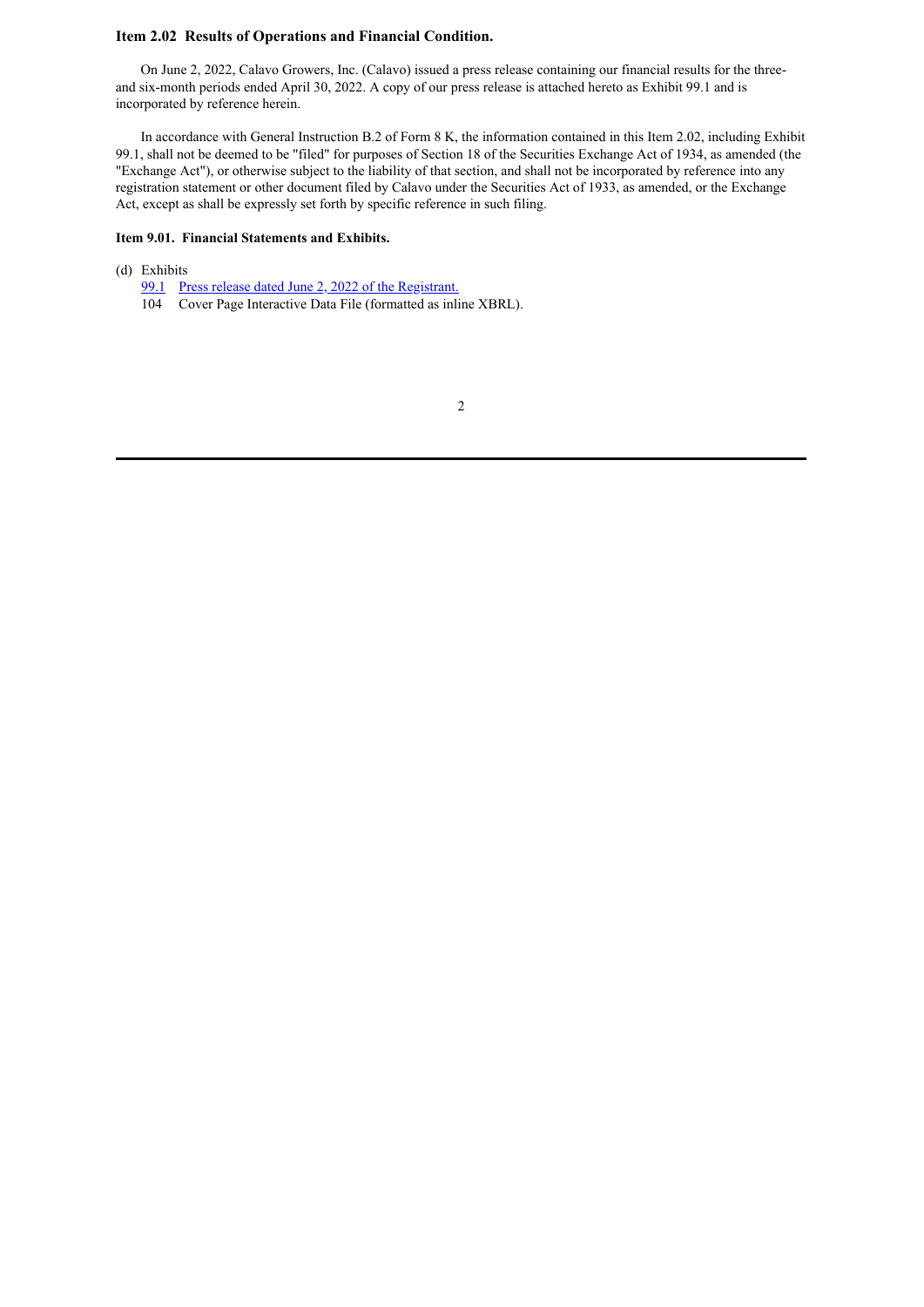#### **SIGNATURE**

Pursuant to the requirements of the Securities Exchange Act of 1934, the Registrant has duly caused this report to be signed on its behalf by the undersigned hereunto duly authorized.

June 2, 2022

Calavo Growers, Inc.

By: /s/ Brian Kocher

Brian Kocher President, Chief Executive Officer and Interim Chief Financial Officer (Principal Executive Officer and Principal Financial Officer)

3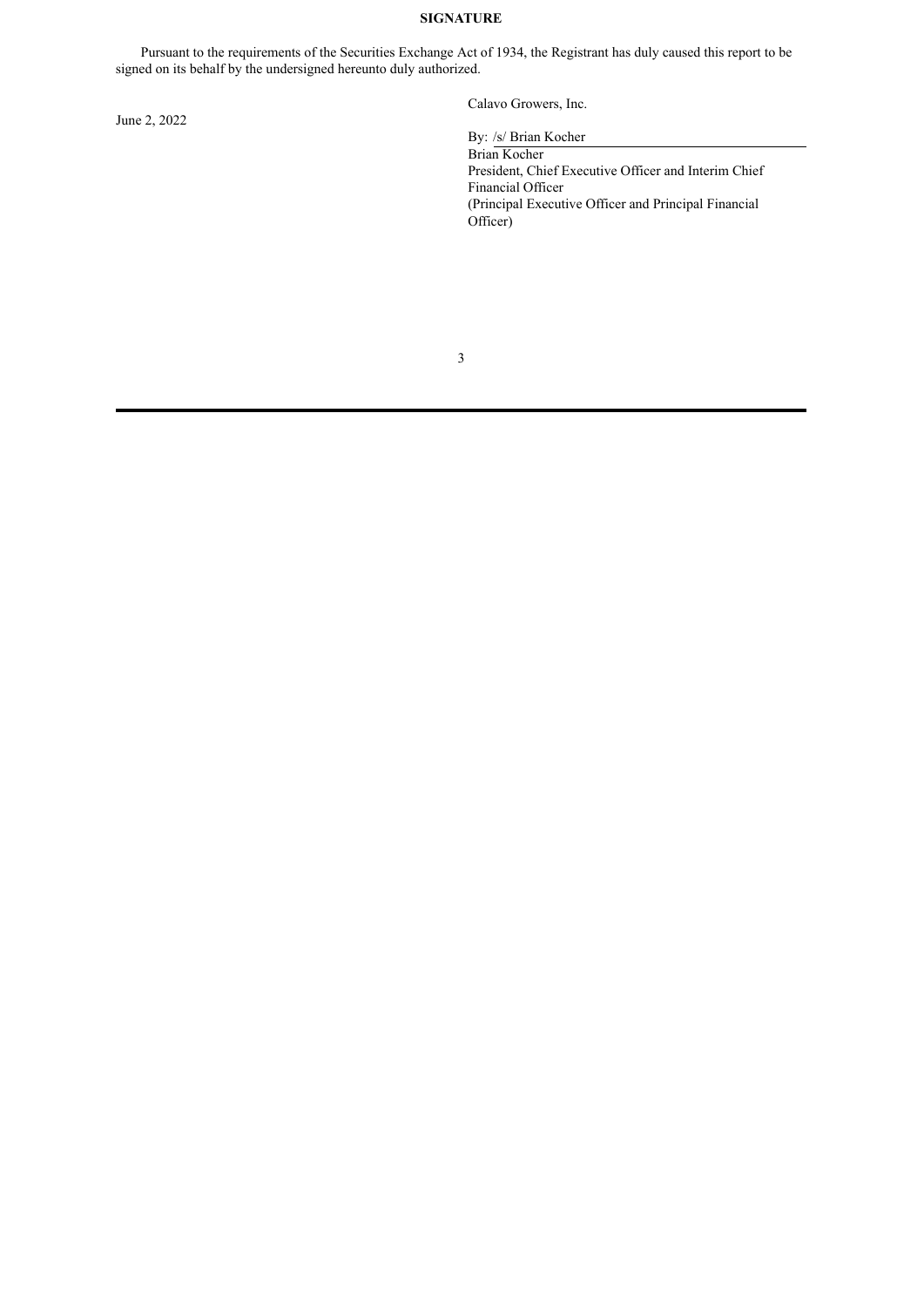

# <span id="page-3-0"></span>**Calavo Growers, Inc. Announces Second Quarter 2022 Financial Results**

**SANTA PAULA, Calif., June 2, 2022—Calavo Growers, Inc. (Nasdaq-GS: CVGW),** a global avocado-industry leader and provider of value-added fresh food, today reported its financial results for the fiscal second quarter ended April 30, 2022.

# **Second Quarter Financial Overview**

- Delivered sequential improvement from the first quarter to the second quarter 2022:
	- o Gross profit improved by \$8.5 million;
		- o Net loss improved by \$3.9 million, or \$0.22 per diluted share;
		- o Adjusted EBITDA improved by \$7.9 million.
	- Total revenue of \$331.4 million, a 20% increase from the year-ago quarter.
- Fresh segment revenue increased 30% year-over-year to \$211.0 million, Renaissance Food Group (RFG) increased 6% year-over-year and Foods segment revenues decreased 4% year-over-year.
- Gross profit of \$21.7 million, or 6.6% of revenue, compared to \$22.6 million, or 8.2% of revenue, for the year-ago quarter.
- Net loss of  $\S(0.2)$  million, or  $\S(0.01)$  per diluted share, compared to net income of \$8.8 million, or \$0.50 per diluted share, for the same period last year.
- Adjusted net income of \$5.8 million, or \$0.33 per diluted share, compared to \$7.7 million, or \$0.43 per diluted share for the year-ago quarter.
- Adjusted EBITDA of \$12.7 million, or \$0.71 per diluted share compared to \$15.0 million, or \$0.85 per diluted share for the same period last year.

*Adjusted net income (loss) and adjusted EBITDA are non-GAAP financial measures. See "Non-GAAP Financial Measures" below.*

# **Second Quarter Highlights**

- Progressed with pricing initiatives, SKU rationalization, unified procurement, labor efficiencies, freight consolidation and administrative synergies across all business units as part of Project Uno.
- Launched a brand refresh, updating the company's logo, tagline, brand personality and website to support Calavo's One Company vision.
- Announced plans to reorganize our business into two reporting segments, Grown and Prepared, to better serve customers, deliver cost savings and improve efficiencies.
	- o Grown segment will consist of fresh avocados, tomatoes and papayas.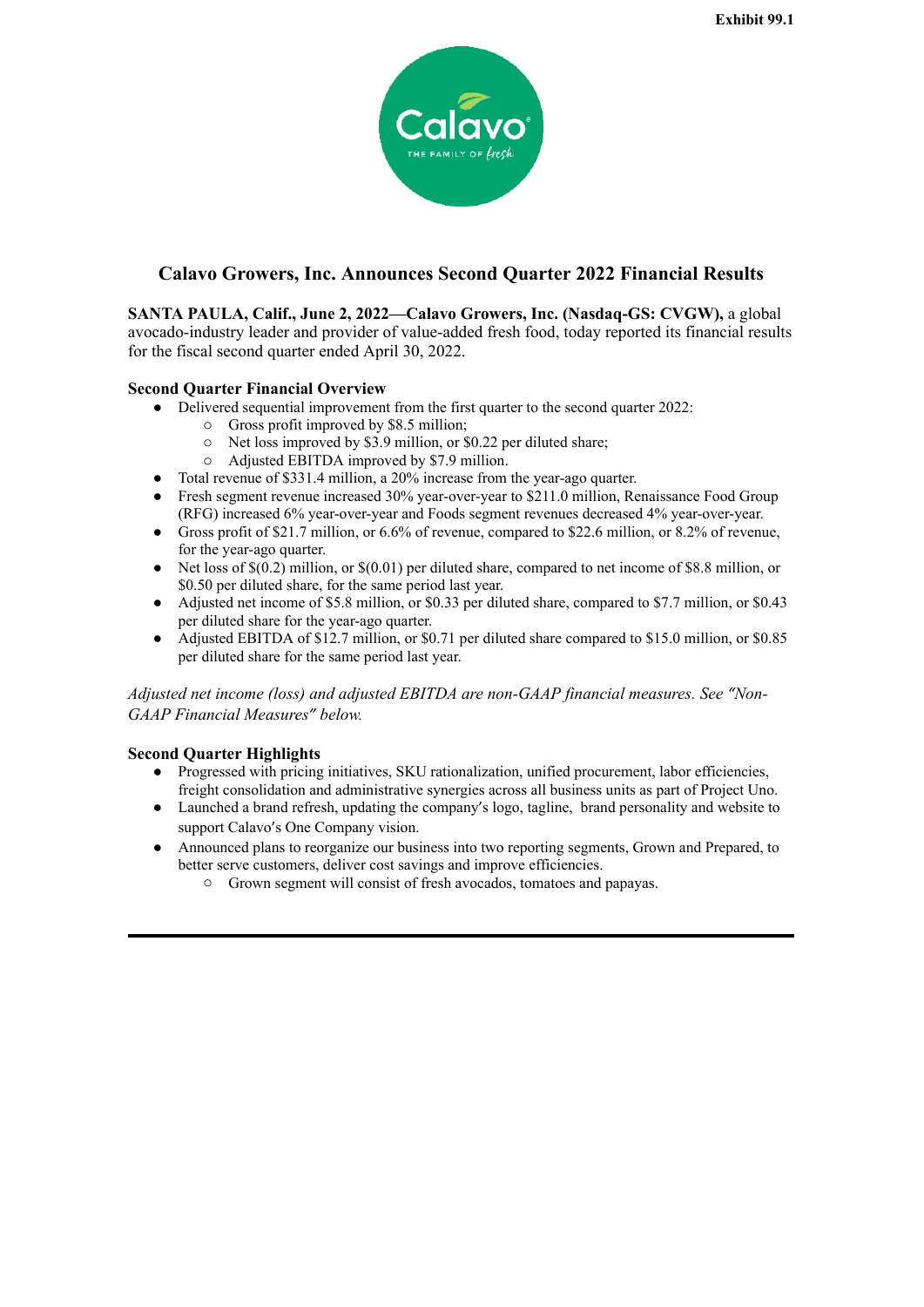- o Prepared segment will include all other products: fresh cut fruit and vegetables, ready-toeat sandwiches, wraps, salads and snacks, guacamole, and salsa sold at retail and foodservice as well as avocado pulp sold to foodservice.
- o New segment reporting is expected to occur in the third quarter's earnings report.

# **Management Commentary**

"We are pleased with the progress we've made, as we showed sequential improvement in gross profit, EPS, and adjusted EBITDA during the second quarter," said Brian W. Kocher, President and Chief Executive Officer of Calavo Growers, Inc. "I'm especially pleased with the improvements made in our RFG segment where Project Uno initiatives have delivered positive impacts in our pricing, raw materials management, labor efficiency and transportation costs.

"Our mantra is 'Be better today than yesterday; be better tomorrow than today.' We therefore intend to continue delivering incremental progress. The Calavo team has fully embraced this mindset, and the efforts are demonstrating results.

"We streamlined our organizational structure to bring clarity to decision-making authorities and become even more efficient initiating continuous improvement. We enhanced processes and structure, and we are acquiring the talent to serve our customers and ensure that Project Uno efforts are sustainable. I remain confident in our ability to bring Calavo back to a position of generating improved, sustainable financial results and long-term shareholder value."

# **Second Quarter 2022 Consolidated Financial Review**

Total revenue for the second quarter 2022 was \$331.4 million, compared to \$276.8 million for the second quarter 2021, an increase of 20%. Fresh segment sales increased 30%, RFG sales grew 6%, and Foods sales decreased 4%. The average selling price of avocados in the Company's Fresh segment increased by 70% while volumes were 13% lower than the prior-year period due to lower available supplies.

Gross profit for the second quarter was \$21.7 million, or 6.6% of revenue, compared to \$22.6 million, or 8.2% of revenue, for the same period last year. Improvements in avocado margin in the quarter were offset by higher fruit costs in our Foods business.

Selling, general and administrative (SG&A) expenses for the second quarter totaled \$16.6 million, or 5.0% of revenue, compared to \$13.7 million, or 4.9% of revenue, for the same period last year. SG&A expenses were largely in line with expectations, with the year-over-year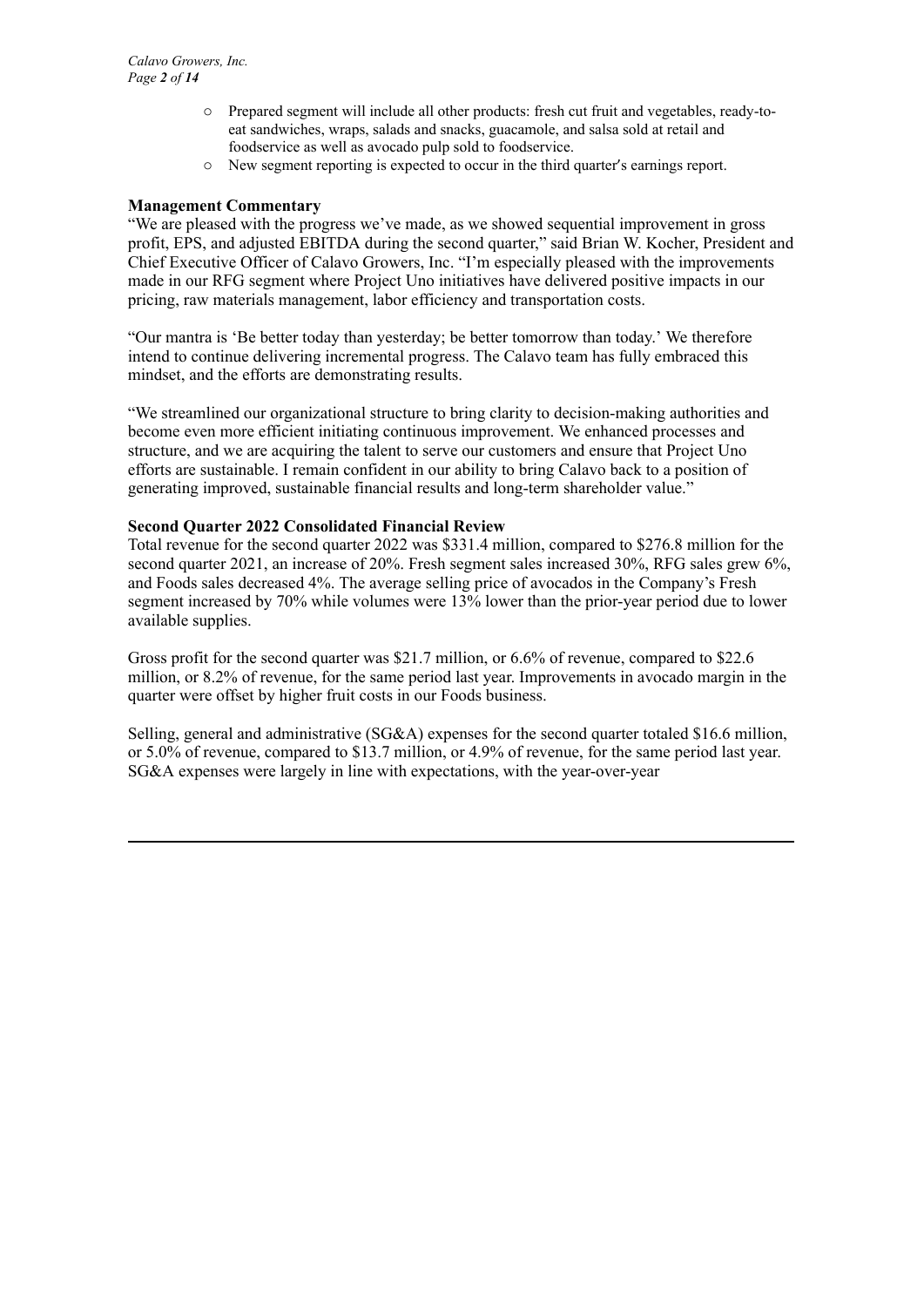increase primarily driven by approximately \$2 million in expenses related to the business reorganization.

Net loss for the second quarter was  $\mathcal{S}(0.2)$  million, or  $\mathcal{S}(0.01)$  per share. This compares with net income of \$8.8 million, or \$0.50 per diluted share, for the same period last year.

Adjusted net income was \$5.8 million, or \$0.33 per diluted share, compared to adjusted net income of \$7.7 million, or \$0.43 per diluted share last year.

Adjusted EBITDA was \$12.7 million, or \$0.71 per diluted share, compared to \$15.0 million, or \$0.85 per diluted share for the same period last year.

# **Balance Sheet and Liquidity**

The Company ended the quarter with \$48.1 million of total debt, which included \$41.9 million of borrowings under its line of credit and \$6.2 million of long-term obligations and finance leases. Cash and cash equivalents (unrestricted) totaled \$2.3 million as of April 30, 2022.

In the second quarter, the Company reached an agreement with its lenders to amend the existing revolving credit facility, which among other things reduces the total capacity of the facility to \$80.0 million and incorporates a borrowing base. Under the new terms of the facility, total liquidity as of April 30, 2022 was \$15.9 million, including unrestricted cash, investments, and availability under the facility, which we believe is sufficient for our working capital needs and investment plans as we continue the implementation of Project Uno and drive performance improvements across the business.

# **Second Quarter Business Segment Performance**

#### *Fresh*

Second quarter 2022 sales in Calavo's Fresh business segment were \$211.0 million, up from \$161.7 million for the same period last year. Avocado prices were 70% higher year-over-year and volume 13% lower, which is consistent with the reduction in imports from Mexico for the entire US market. Fresh segment gross profit for the second quarter of 2022 was \$18.2 million, or 8.6% of segment sales, compared to \$15.0 million, or 9.3% of segment sales, for the same period last year. The increase in gross profit primarily was driven by the higher avocado pricing, partially offset by the lower volume.

# *Renaissance Food Group (RFG)*

RFG business segment sales in the second quarter of 2022 were \$102.2 million, up 6% from \$96.3 million in the same period last year reflecting price increases and favorable product mix, partially offset by a slight volume decrease year-over-year. Segment gross profit was \$2.2 million, down slightly from \$2.3 million the same period last year. RFG has benefited from increased pricing, improved transportation costs, enhanced materials yield and labor management.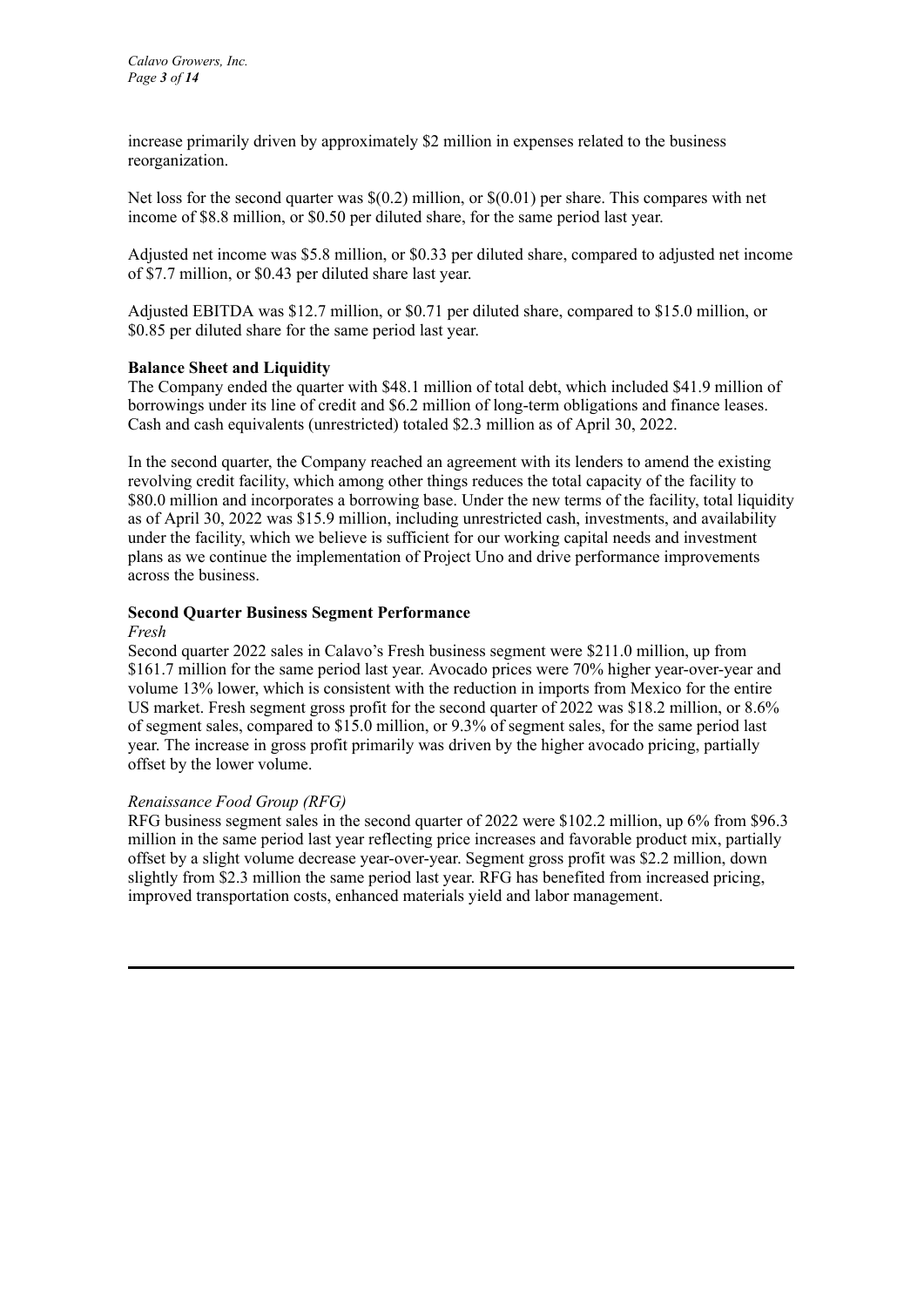# *Foods*

Sales in the Foods segment totaled \$19.8 million for the second quarter 2022, 4% lower than \$20.7 million in the same period last year due to limited supply of fruit. Segment gross profit totaled \$1.3 million, or 6.8% of sales, for the second quarter, compared to \$5.3 million, or 25.6% of sales, for the same period last year. The decrease in gross profit for the second quarter was mainly due to year-over-year increases in fruit costs. We have been implementing price increases, raw product sourcing initiatives, labor productivity projects and freight consolidation to offset these increased costs. We expect to see benefits from these efforts continue in coming quarters.

# **Outlook**

Calavo is conducting a search for a new chief financial officer and is working with an outside search firm and within professional networks to identify candidates. Interviews are underway, and we are moving with speed; however, finding the right person is our primary goal.

We are enthusiastic about sequential results given our Project Uno efforts, and we are optimistic that we will see ongoing profit improvement from our efforts in the third and fourth quarters, with the third quarter as our typically strongest quarter due to seasonality.

# **Non-GAAP Financial Measures**

This press release includes non-GAAP measures such as EBITDA, adjusted EBITDA, adjusted net income and adjusted diluted EPS, which are not prepared in accordance with U.S. generally accepted accounting principles, or "GAAP."

EBITDA is defined as net income (loss) attributable to Calavo Growers, Inc. excluding (1) interest income and expense, (2) income tax (benefit) provision, (3) depreciation and amortization and (4) stock-based compensation expense. Adjusted EBITDA is EBITDA with further adjustments for (1) non-cash net losses recognized from unconsolidated entities, (2) goodwill impairment, (3) writeoff of long-lived assets, (4) acquisition-related costs, (5) restructuring-related costs, including certain severance costs, (6) certain litigation and other related costs, and (7) one-time items. Adjusted EBITDA is a primary metric by which management evaluates the operating performance of the business, on which certain operating expenditures and internal budgets are based. Additionally, the Company's senior management is compensated in part on the basis of Adjusted EBITDA. The adjustments to calculate EBITDA and adjusted EBITDA are items recognized and recorded under GAAP in particular periods but might be viewed as not necessarily coinciding with the underlying business operations for the periods in which they are so recognized and recorded.

Adjusted net income is defined as net income (loss) attributable to Calavo Growers, Inc. excluding (1) non-cash net losses recognized from unconsolidated entities, (2) goodwill impairment, (3) write-off of long-lived assets, (4) acquisition-related costs, (5) restructuring-related costs, including certain severance costs,  $(6)$  certain litigation and other related costs, and  $(7)$  one-time items. Adjusted net income and the related measure of adjusted diluted EPS exclude certain items that are recognized and recorded under GAAP in particular periods but might be viewed as not necessarily coinciding with the underlying business operations for the periods in which they are so recognized and recorded. We believe adjusted net income affords investors a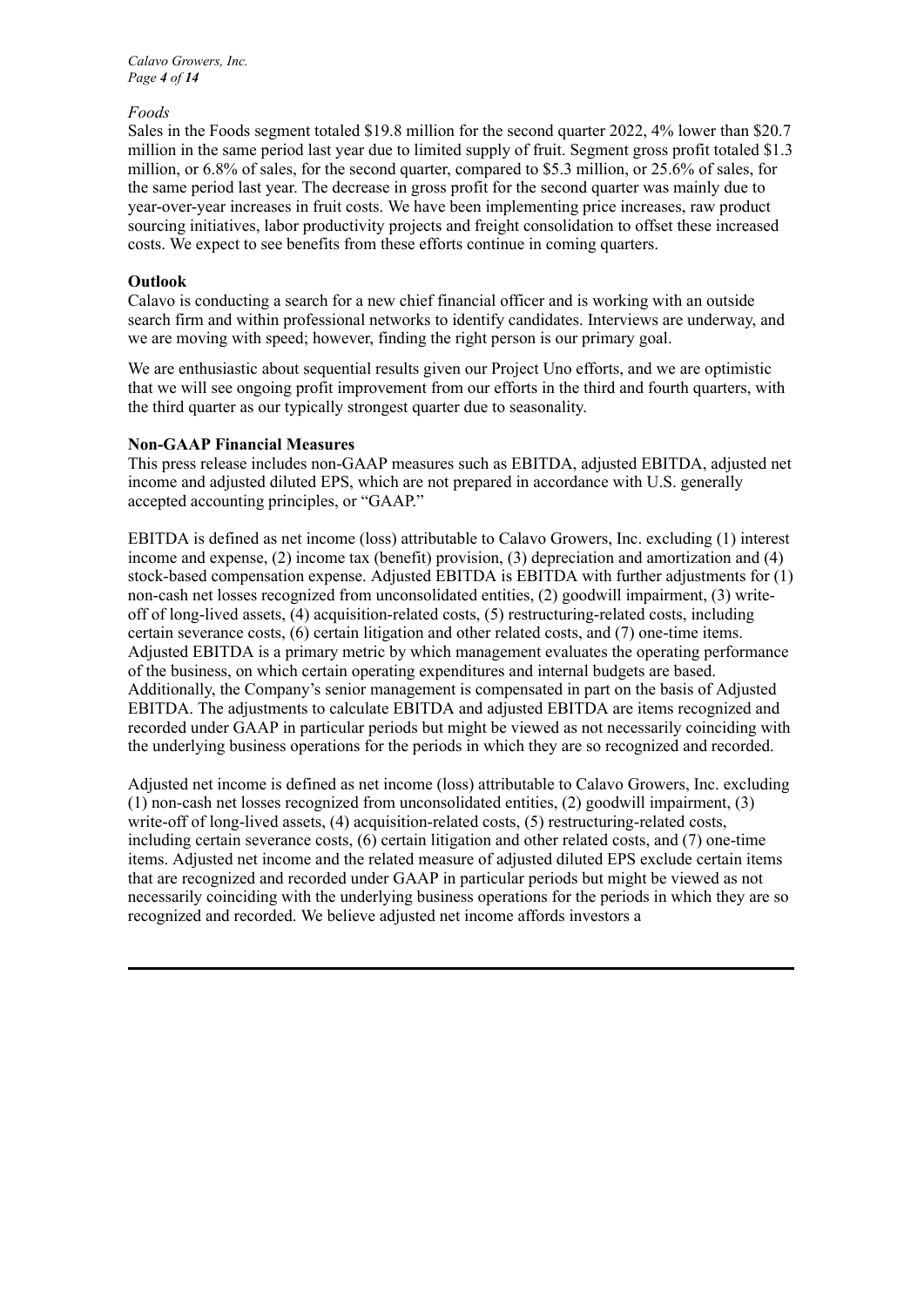different view of the overall financial performance of the Company than adjusted EBITDA and the GAAP measure of net income (loss) attributable to Calavo Growers, Inc.

Reconciliations of non-GAAP financial measures to the most directly comparable GAAP financial measures are provided in the financial tables that accompany this release.

Items are considered one-time in nature if they are non-recurring, infrequent or unusual and have not occurred in the past two years or are not expected to recur in the next two years, in accordance with SEC rules. One-time items are identified in the notes to the reconciliations in the financial tables that accompany this release.

Non-GAAP information should be considered as supplemental in nature and not as a substitute for, or superior to, any measure of performance prepared in accordance with GAAP. None of these metrics are presented as measures of liquidity. The way the Company measures EBITDA, adjusted EBITDA, adjusted net income and adjusted diluted EPS may not be comparable to similarly titled measures presented by other companies and may not be identical to corresponding measures used in Company agreements.

# **Conference Call and Webcast**

Calavo will host a conference call, today at 5:00 pm ET/2:00 pm PT to discuss its financial results. The conference call may be accessed by dialing 877-407-3982 (domestic) or 201-493-6780 (international) with conference ID: 13730081. A live audio webcast of the call also will be available on the Investor Relations section of Calavo's website at Events & Presentations | Calavo Growers, Inc. and will be archived for replay.

# **About Calavo Growers, Inc.**

Calavo Growers, Inc. (Nasdaq: CVGW) is a global leader in quality produce, including avocados, tomatoes and papayas, and a pioneer of healthy fresh-cut fruit, vegetables and prepared foods. Calavo products are sold under the trusted Calavo brand name, proprietary sub-brands, private label and store brands.

Founded in 1924, Calavo has a rich culture of constant innovation, sustainable practices and market growth. The company serves retail grocery, foodservice, club stores, mass merchandisers, food distributors and wholesalers worldwide. Calavo is headquartered in Santa Paula, California, with processing plants and packing facilities throughout the U.S. and Mexico. Learn more about *The Family of Fresh™* at calavo.com.

# **Safe Harbor Statement**

This press release contains statements relating to future events and results of Calavo (including certain projections and business trends) that are "forward-looking statements," as defined in the Private Securities Litigation Reform Act of 1995, that involve risks, uncertainties and assumptions. These statements are based on our current expectations and are not promises or guarantees. If any of the risks or uncertainties ever materialize or the assumptions prove incorrect, the results of Calavo may differ materially from those expressed or implied by such forward-looking statements and assumptions. The use of words such as "anticipates," "estimates," "expects," "projects," "intends," "plans" and "believes," among others, generally identify forward-looking statements. Risks and uncertainties that may cause our actual results to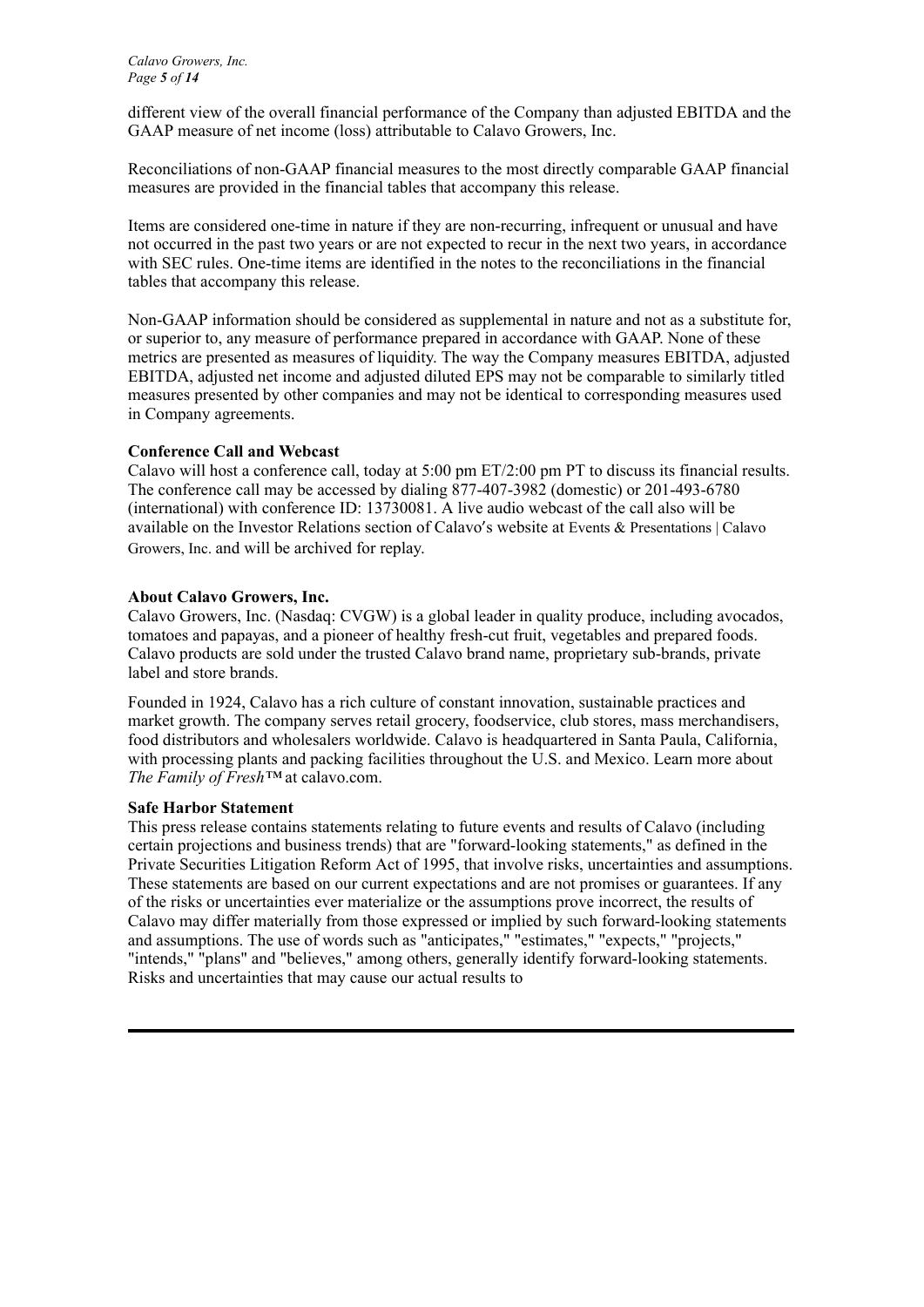#### *Calavo Growers, Inc. Page 6 of 14*

be materially different from any future results expressed or implied by the forward-looking statements include, but are not limited to, the following: the impact of Project Uno initiatives on our business, results of operations, and financial condition, including uncertainty as to whether the desired effects will be achieved; the impact of the COVID-19 pandemic on our business, results of operations, and financial condition, including, but not limited to, disruptions in the manufacturing of our products and the operations of the related supply chains supporting our ability to deliver our products to consumers, impacts on our employees and uncertainty regarding our ability to implement health and safety measures for our employees, uncertainties regarding consumer demand for our products, impact on our food service customers, increased costs, the impact of governmental trade restrictions imposed as a result of COVID-19 and the possible adverse impact of COVID-19 on our goodwill and other intangible assets; our ability to raise prices, particularly in our RFG and Foods segments, to offset increase costs of goods sold, and the impact of such price increases on future net sales; seasonality of our business; sensitivity of our business to changes in market prices of avocados and other agricultural products and other raw materials including fuel, packaging and paper; potential disruptions to our supply chain; risks associated with potential future acquisitions, including integration; potential exposure to data breaches and other cyberattacks on our systems or those of our suppliers or customers; dependence on large customers; dependence on key personnel, including personnel that have not yet been hired, and the ability of our future management team to work together successfully; potential for labor disputes; reliance on co-packers for a portion of our production needs; competitive pressures, including from foreign growers; risks of recalls and food-related injuries to our customers; changing consumer preferences; the impact of environmental regulations, including those related to climate change; our ability to develop and transition new products and services and enhance existing products and services to meet customer needs; risks associated with doing business internationally (including possible restrictive U.S. and foreign governmental actions, such as restrictions on transfers of funds and COVID-19 and trade protection measures such as import/export/customs duties, tariffs and/or quotas and currency fluctuations); risks associated with receivables from, loans to and/or equity investments in unconsolidated entities; volatility in the value of our common stock; the impact of macroeconomic trends and events; and the resolution of pending investigations, legal claims and tax disputes, including an assessment imposed by the Mexican Tax Administrative Service (the "SAT") and our defenses against collection activities commenced by the SAT.

For a further discussion of these risks and uncertainties and other risks and uncertainties that we face, please see the risk factors described in our most recent Annual Report on Form 10-K filed with the Securities and Exchange Commission and any subsequent updates that may be contained in our Quarterly Reports on Form 10-Q and other filings with the Securities and Exchange Commission. Forward-looking statements contained in this press release are made only as of the date of this press release, and we undertake no obligation to update or revise the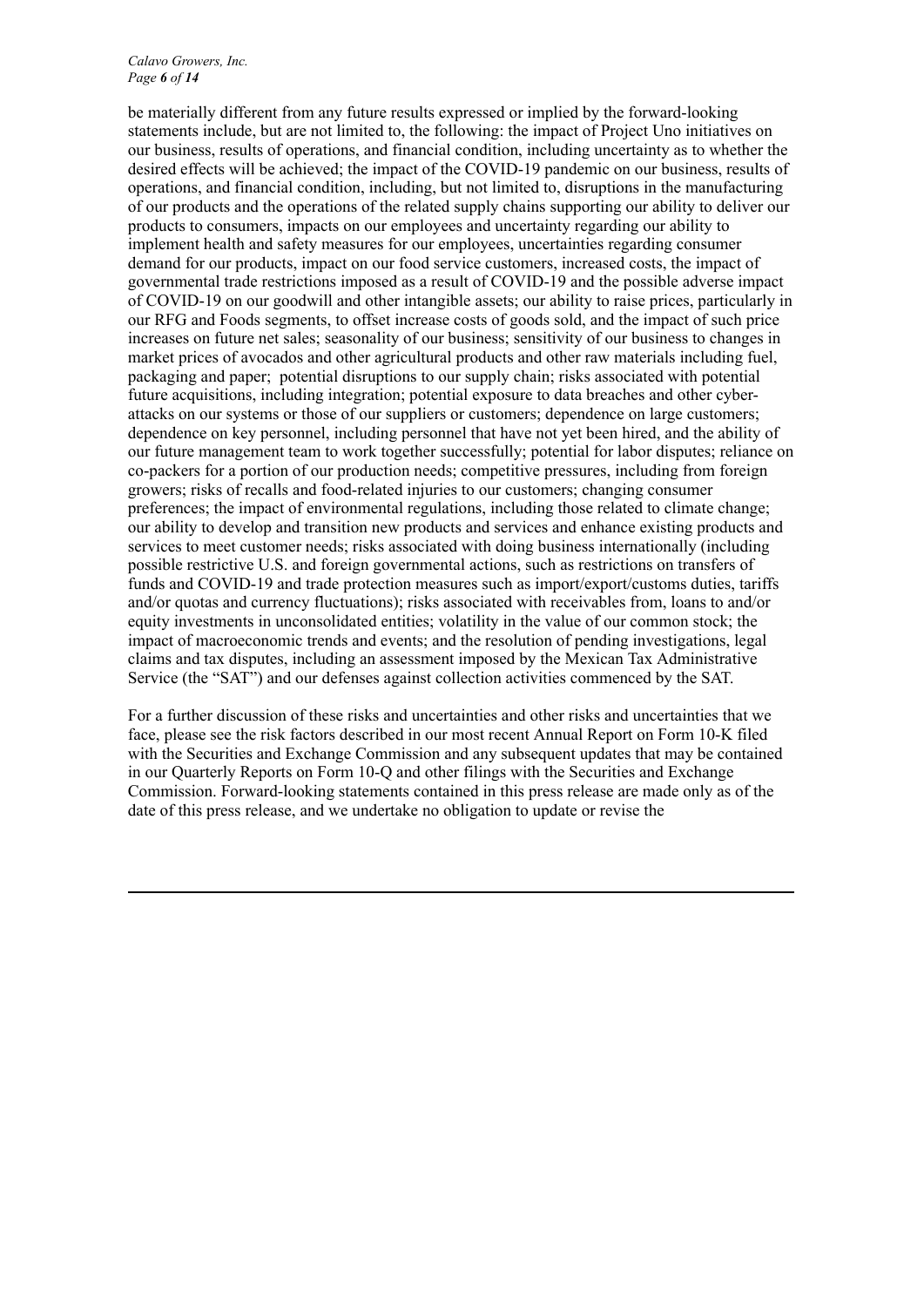*Calavo Growers, Inc. Page 7 of 14*

forward-looking statements, whether as a result of new information, future events or otherwise.

Financial Profiles, Inc. Calavo Growers, Inc. calavo@finprofiles.com Thomas.Federl@calavo.com 310-622-8246 843-801-4174

**Investor Contact**<br> **Iulie Kegley, Senior Vice President** Thomas Federl, Thomas Federl, VP Communications, Marketing & ESG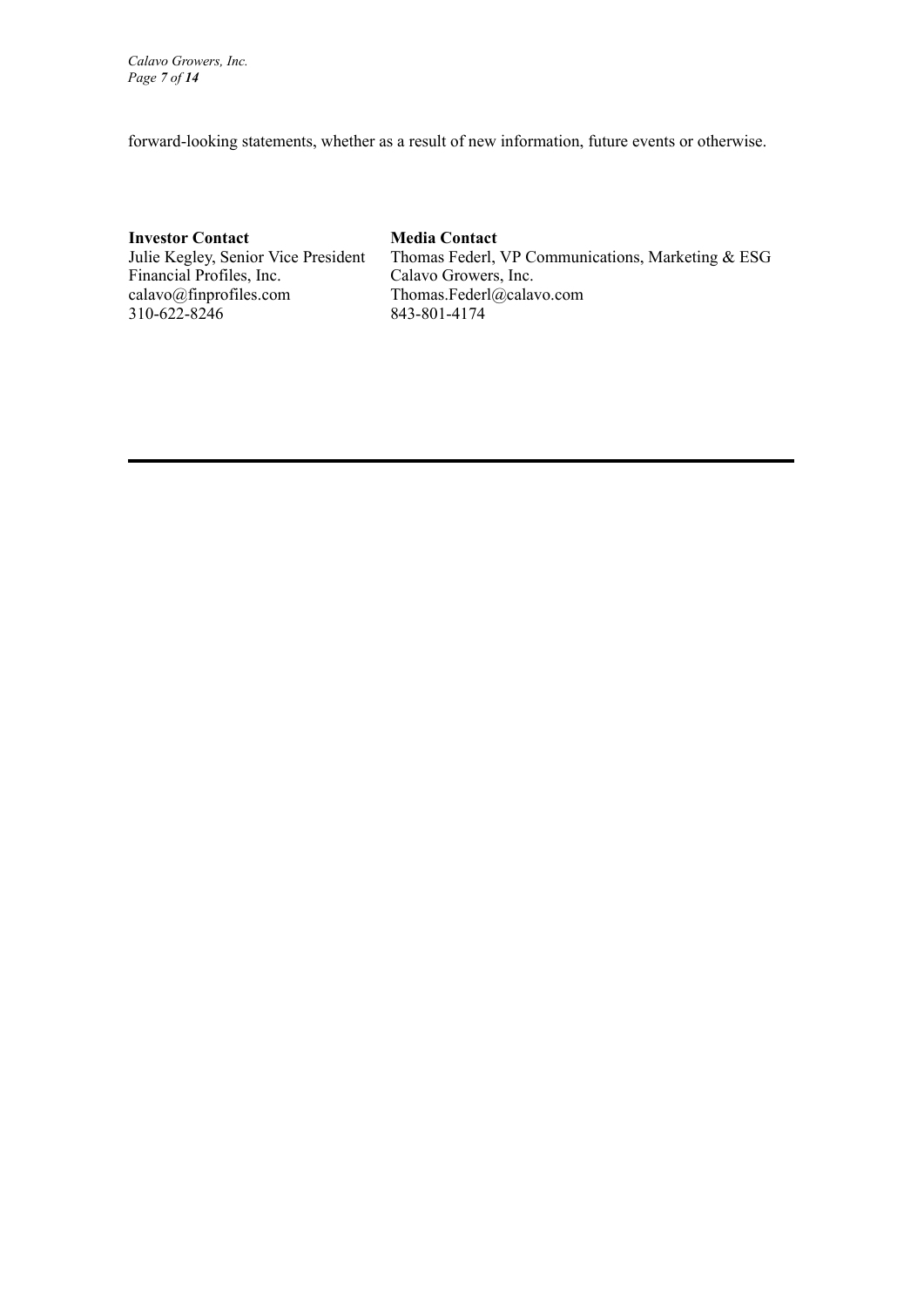#### **CALAVO GROWERS, INC. CONSOLIDATED CONDENSED BALANCE SHEETS (UNAUDITED) (in thousands)**

|                                                                             | April 30,<br>2022    | October 31,<br>2021    |
|-----------------------------------------------------------------------------|----------------------|------------------------|
| <b>Assets</b>                                                               |                      |                        |
| Current assets:                                                             |                      |                        |
| Cash and cash equivalents                                                   | $\mathbf S$<br>2,317 | \$<br>1,885            |
| Restricted cash                                                             | 949                  | 970                    |
| Accounts receivable, net of allowances of \$4,569 (2022) and \$4,816 (2021) | 103,153              | 78,866                 |
| Inventories                                                                 | 53,617               | 40,757                 |
| Prepaid expenses and other current assets                                   | 9,333                | 11,946                 |
| Advances to suppliers                                                       | 7,904                | 6,693                  |
| Income taxes receivable                                                     | 8,664                | 11,524                 |
| Total current assets                                                        | 185,937              | 152,641                |
| Property, plant, and equipment, net                                         | 114,778              | 118,280                |
| Operating lease right-of-use assets                                         | 57,042               | 59,842                 |
| Investment in Limoneira Company                                             | 20,027               | 27,055                 |
| Investments in unconsolidated entities                                      | 3,802                | 4,346                  |
| Deferred income taxes                                                       | 5,316                | 5,316                  |
| Goodwill                                                                    | 28,653               | 28,653                 |
| Intangibles, net                                                            | 7,992                | 8,769                  |
| Other assets                                                                | 44,745               | 40,500                 |
|                                                                             | $\sqrt{68,292}$      | \$445,402              |
| Liabilities and shareholders' equity                                        |                      |                        |
| Current liabilities:                                                        |                      |                        |
| Payable to growers                                                          | S<br>52,105          | \$<br>23,033           |
| Trade accounts payable                                                      | 18,639               | 9,794                  |
| Accrued expenses                                                            | 50,086               | 42,063                 |
| Dividend payable                                                            |                      | 20,330                 |
| Other current liabilities                                                   | 11,000               | 11,000                 |
| Current portion of operating leases                                         | 6,879                | 6,817                  |
| Current portion of long-term obligations and finance leases                 | 1,539                | 1,587                  |
| Total current liabilities                                                   | 140,248              | 114,624                |
| Long-term liabilities:                                                      |                      |                        |
| Borrowings pursuant to credit facilities, long-term                         | 41,900               | 37,700                 |
| Long-term operating leases, less current portion                            | 54,760               | 57,561                 |
| Long-term obligations and finance leases, less current portion              | 4,647                | 5,553                  |
| Other long-term liabilities                                                 | 2,970                | 3,081                  |
| Total long-term liabilities                                                 | 104,277              | 103,895                |
| Commitments and contingencies                                               |                      |                        |
| Shareholders' equity:                                                       |                      |                        |
| Common stock (\$0.001 par value, 100,000 shares authorized; 17,742 and      |                      |                        |
| 17,686 shares issued and outstanding as of April 30, 2022 and October 31,   |                      |                        |
| 2021, respectively)                                                         | 18                   | 18                     |
| Additional paid-in capital                                                  | 169,453              | 168,133                |
| Noncontrolling interest                                                     | 1,166                | 1,368                  |
| Retained earnings                                                           | 53,130               | 57,364                 |
| Total shareholders' equity                                                  | 223,767              | 226,883                |
|                                                                             | $\sqrt{68,292}$      | $\overline{$}$ 445,402 |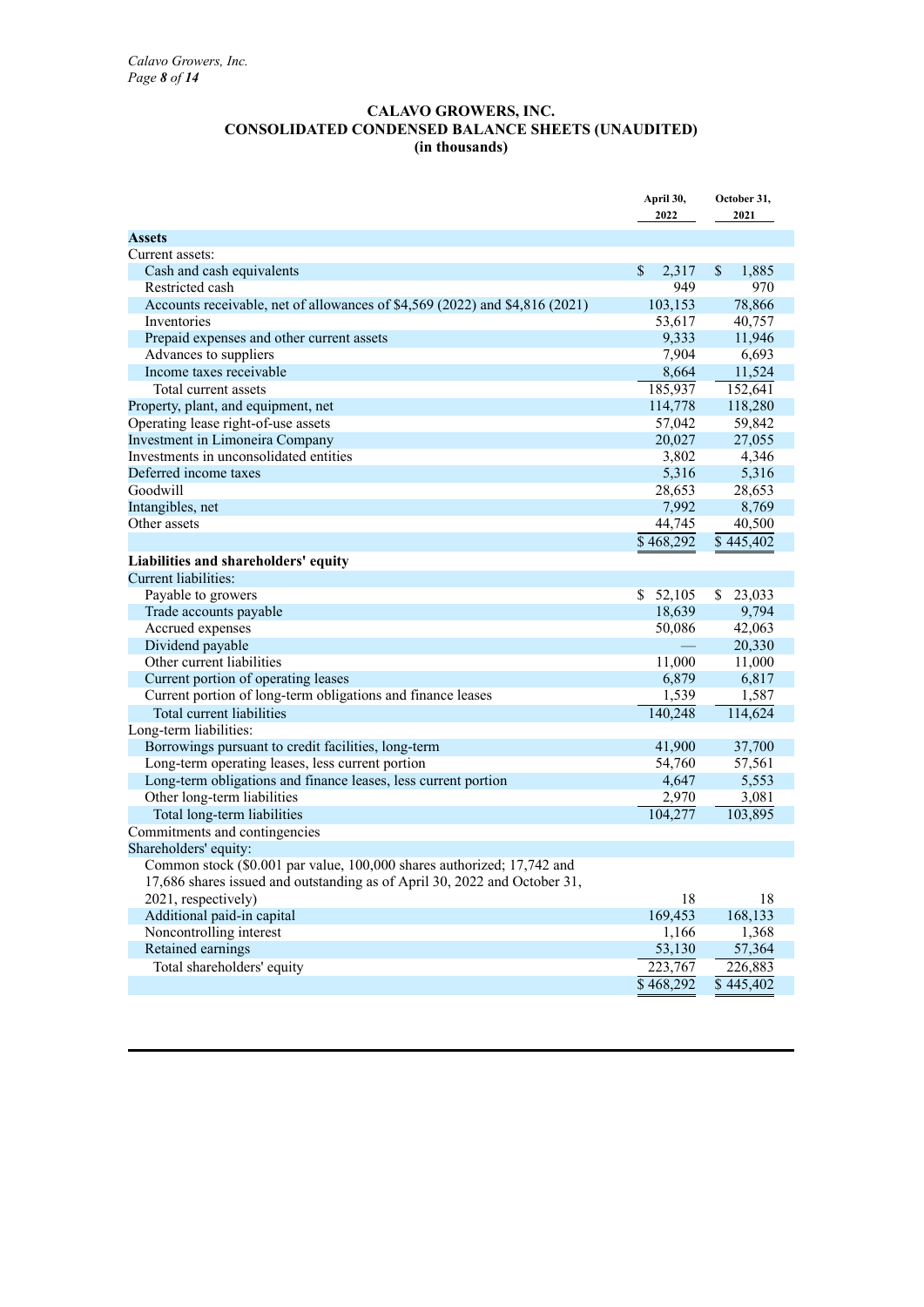#### **CALAVO GROWERS, INC. CONSOLIDATED CONDENSED STATEMENTS OF OPERATIONS (UNAUDITED) (in thousands, except per share amounts)**

|                                                        | April 30,                   | Three months ended                 | Six months ended<br>April 30, |                            |
|--------------------------------------------------------|-----------------------------|------------------------------------|-------------------------------|----------------------------|
|                                                        | 2022                        | 2021                               | 2022                          | 2021                       |
| Net sales                                              | \$331,418                   | \$276,821                          | \$605,510                     | \$497,399                  |
| Cost of sales                                          | 309,677                     | 254,221                            | 570,541                       | 456,960                    |
| Gross profit                                           | 21,741                      | 22,600                             | 34,969                        | 40,439                     |
| Selling, general and administrative                    | 16,605                      | 13,683                             | 31,853                        | 27,857                     |
| Expenses related to Mexican tax matters                | 478                         |                                    | 845                           |                            |
| Impairment and charges related to RFG Florida facility |                             |                                    |                               |                            |
| closure                                                | 305                         |                                    | 959                           |                            |
| Gain on sale of Temecula packinghouse                  | (54)                        | (54)                               | (108)                         | (108)                      |
| Operating income                                       | 4,407                       | 8,971                              | 1,420                         | 12,690                     |
| Interest expense                                       | (460)                       | (191)                              | (787)                         | (365)                      |
| Other income, net                                      | 496                         | 411                                | 1,155                         | 612                        |
| Unrealized net gain (loss) on Limoneira shares         | (4,898)                     | 3,506                              | (7,028)                       | 7,095                      |
| Income (loss) before income taxes and loss from        |                             |                                    |                               |                            |
| unconsolidated entities                                | (455)                       | 12,697                             | (5,240)                       | 20,032                     |
| Income tax (provision) benefit                         | 187                         | (2,772)                            | 1,347                         | (4, 715)                   |
| Net loss from unconsolidated entities                  | (8)                         | (1, 131)                           | (543)                         | (1,286)                    |
| Net income (loss)                                      | (276)                       | 8,794                              | (4, 436)                      | 14,031                     |
| Add: Net loss attributable to noncontrolling interest  | 85                          | 47                                 | 202                           | 87                         |
| Net income (loss) attributable to Calavo Growers, Inc. | $\mathbf{\hat{S}}$<br>(191) | $\boldsymbol{\mathsf{S}}$<br>8,841 | (4,234)<br>S                  | 14,118<br>\$               |
| Calavo Growers, Inc.'s net income (loss) per share:    |                             |                                    |                               |                            |
| <b>Basic</b>                                           | \$<br>(0.01)                | \$<br>0.50                         | \$<br>(0.24)                  | \$<br>0.80                 |
| Diluted                                                | \$<br>(0.01)                | $\overline{\$}$<br>0.50            | $\mathbb{S}$<br>(0.24)        | $\mathbf{\hat{S}}$<br>0.80 |
|                                                        |                             |                                    |                               |                            |
| Number of shares used in per share computation:        |                             |                                    |                               |                            |
| <b>Basic</b>                                           | 17,664                      | 17,619                             | 17,659                        | 17,609                     |
| Diluted                                                | 17,664                      | 17,679                             | 17,659                        | 17,668                     |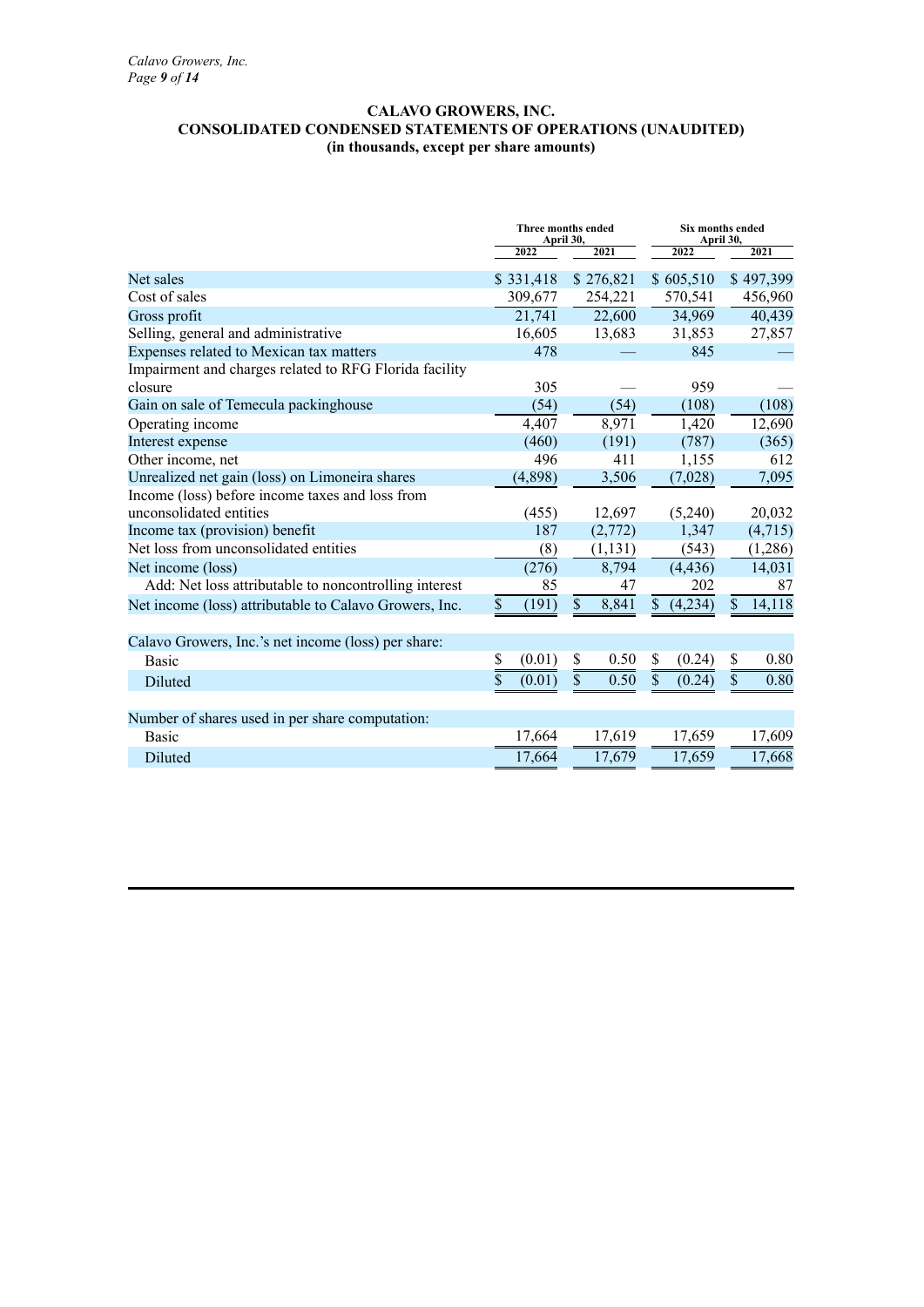#### **CALAVO GROWERS, INC. NET SALES AND GROSS PROFIT BY BUSINESS SEGMENT (UNAUDITED) (in thousands)**

|                                   | Fresh<br>products | <b>RFG</b><br>(All amounts are presented in thousands) | Calavo<br>Foods | Interco.<br>Elimins. | Total         |
|-----------------------------------|-------------------|--------------------------------------------------------|-----------------|----------------------|---------------|
| Three months ended April 30, 2022 |                   |                                                        |                 |                      |               |
| Net sales                         | \$210,997         | \$102,159                                              | \$19,815        | \$(1,553)            | \$ 331,418    |
| Cost of sales                     | 192.841           | 99.915                                                 | 18,474          | (1, 553)             | 309,677       |
| Gross profit                      | 18,156            | 2,244                                                  | 1,341           | <b>S</b>             | 21,741        |
| Three months ended April 30, 2021 |                   |                                                        |                 |                      |               |
| Net sales                         | $$161,686$ \$     | 96,289                                                 | \$20,736        | \$(1,890)            | 276,821<br>S. |
| Cost of sales                     | 146,678           | 94,001                                                 | 15,432          | (1,890)              | 254,221       |
| Gross profit                      | 15,008            | 2,288                                                  | 5,304           | -S                   | 22,600        |

|                                 | Fresh<br>products | <b>RFG</b>                   | Calavo<br>Foods                          | Interco.<br>Elimins.     | Total                   |
|---------------------------------|-------------------|------------------------------|------------------------------------------|--------------------------|-------------------------|
|                                 |                   |                              | (All amounts are presented in thousands) |                          |                         |
| Six months ended April 30, 2022 |                   |                              |                                          |                          |                         |
| Net sales                       |                   | \$373,582 \$197,923 \$36,943 |                                          | (2,938)                  | 605,510<br>S.           |
| Cost of sales                   | 343,760           | 196,331                      | 33,388                                   | (2,938)                  | 570,541                 |
| Gross profit                    | 29,822            | 1,592                        | 3,555                                    |                          | 34,969                  |
| Six months ended April 30, 2021 |                   |                              |                                          |                          |                         |
| Net sales                       | \$277,145         | $$186,595$ $$37,194$         |                                          | <sup>\$</sup><br>(3,535) | 497,399<br><sup>S</sup> |
| Cost of sales                   | 248,992           | 184,329                      | 27,174                                   | (3,535)                  | 456,960                 |
| Gross profit                    | 28,153            | 2,266                        | \$10,020                                 |                          | 40,439                  |

For the three months ended April 30, 2022 and 2021, intercompany sales and cost of sales of \$0.5 million and \$0.7 million between Fresh products and RFG were eliminated. For the three months ended April 30, 2022 and 2021, intercompany sales and cost of sales of \$1.1 million and \$1.2 million between Calavo Foods and RFG were eliminated. For the six months ended April 30, 2022 and 2021, intercompany sales and cost of sales of \$1.1 million and \$1.2 million between Fresh products and RFG were eliminated. For the six months ended April 30, 2022 and 2021, intercompany sales and cost of sales of \$1.8 million and \$2.3 million between Calavo Foods and RFG were eliminated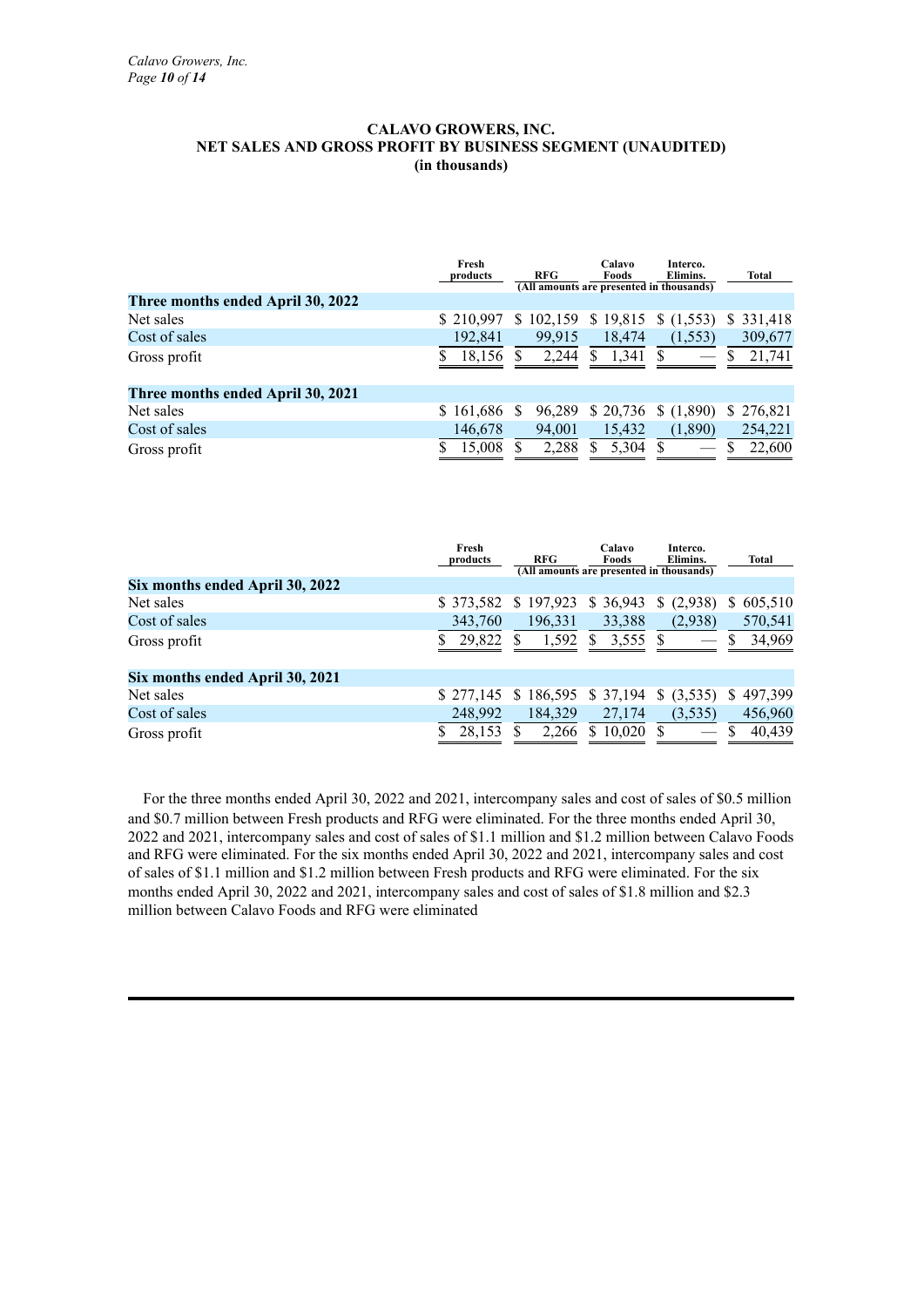#### **CALAVO GROWERS, INC. RECONCILIATION OF ADJUSTED NET INCOME AND EPS (UNAUDITED) (in thousands, except per share amounts)**

The following table presents adjusted net income and adjusted diluted EPS, each a non-GAAP measure, and reconciles them to net income (loss) attributable to Calavo Growers, Inc., and Diluted EPS, which are the most directly comparable GAAP measures. See "Non-GAAP Financial Measures" earlier in this release.

|                                                           | Three months ended<br>April 30, |         |               |         | <b>Six months ended</b><br>April 30, |         |               |         |
|-----------------------------------------------------------|---------------------------------|---------|---------------|---------|--------------------------------------|---------|---------------|---------|
|                                                           |                                 | 2022    |               | 2021    |                                      | 2022    |               | 2021    |
| Net income (loss) attributable to Calavo Growers, Inc.    | \$                              | (191)   | $\mathbf{\$}$ | 8,841   |                                      | (4,234) | $\mathbb{S}$  | 14,118  |
| Non-GAAP adjustments:                                     |                                 |         |               |         |                                      |         |               |         |
| Non-cash losses recognized from unconsolidated entities   |                                 |         |               |         |                                      |         |               |         |
| (a)                                                       |                                 | 8       |               | 1,131   |                                      | 543     |               | 1,286   |
| Loss from FreshRealm and other related expenses (b)       |                                 |         |               | 50      |                                      |         |               | 11      |
| Acquisition costs (c)                                     |                                 |         |               |         |                                      |         |               | 262     |
| Net (gain) loss on Limoneira shares (d)                   |                                 | 4,898   |               | (3,506) |                                      | 7,028   |               | (7,095) |
| RFG rent expense add back (e)                             |                                 | 108     |               | 108     |                                      | 216     |               | 216     |
| Restructure costs - consulting, management recruiting and |                                 |         |               |         |                                      |         |               |         |
| severance (f)                                             |                                 | 2,157   |               | 685     |                                      | 3,275   |               | 685     |
| Mexican tax matters $(g)$                                 |                                 | 478     |               |         |                                      | 845     |               |         |
| Impairment and charges related to closure of RFG Florida  |                                 |         |               |         |                                      |         |               |         |
| facility (h)                                              |                                 | 305     |               |         |                                      | 959     |               |         |
| Tax impact of adjustments (i)                             |                                 | (1,979) |               | 367     |                                      | (3,217) |               | 1,166   |
| Adjusted net income attributed to Calavo Growers, Inc.    |                                 | 5,784   | S             | 7,676   | <sup>S</sup>                         | 5,415   | S             | 10,649  |
|                                                           |                                 |         |               |         |                                      |         |               |         |
| Calavo Growers, Inc.'s net income (loss) per share:       |                                 |         |               |         |                                      |         |               |         |
| Diluted EPS (GAAP)                                        | \$                              | (0.01)  | \$            | 0.50    | -S                                   | (0.24)  | $\mathbf{\$}$ | 0.80    |
| <b>Adjusted Diluted EPS</b>                               | \$                              | 0.33    | \$            | 0.43    | <sup>\$</sup>                        | 0.31    | \$            | 0.60    |
|                                                           |                                 |         |               |         |                                      |         |               |         |
| Number of shares used in per share computation:           |                                 |         |               |         |                                      |         |               |         |
| Diluted                                                   |                                 | 17,756  |               | 17,679  |                                      | 17,718  |               | 17,668  |

<sup>(</sup>a) For the three months ended April 30, 2022 and 2021, we realized losses from Agricola Don Memo totaling less than \$0.1 million and \$1.1 million. For the six months ended April 30, 2022 and 2021, we realized losses from Agricola Don Memo totaling less than \$0.5 million and \$1.3 million.

<sup>(</sup>b) We had professional fees related to the FreshRealm Separation Agreement for the three and six months ended April 30, 2021. Partially offsetting this expense, as part of the FreshRealm Separation Agreement, we received \$0.1 million of previously reserved receivables for the six months ended April 30, 2021.

<sup>(</sup>c) For the six months ended April 30, 2021, we incurred professional service costs related to a considered but nonconsummated acquisition.

<sup>(</sup>d) For the three months ended April 30, 2022 and 2021, we recorded \$4.9 million in unrealized losses and \$3.5 million in unrealized gains related to these mark-to-market adjustments, respectively. For the six months ended April 30, 2022 and 2021, we recorded \$7.0 million in unrealized losses and \$7.1 million in unrealized gains related to these mark-to-market adjustments, respectively.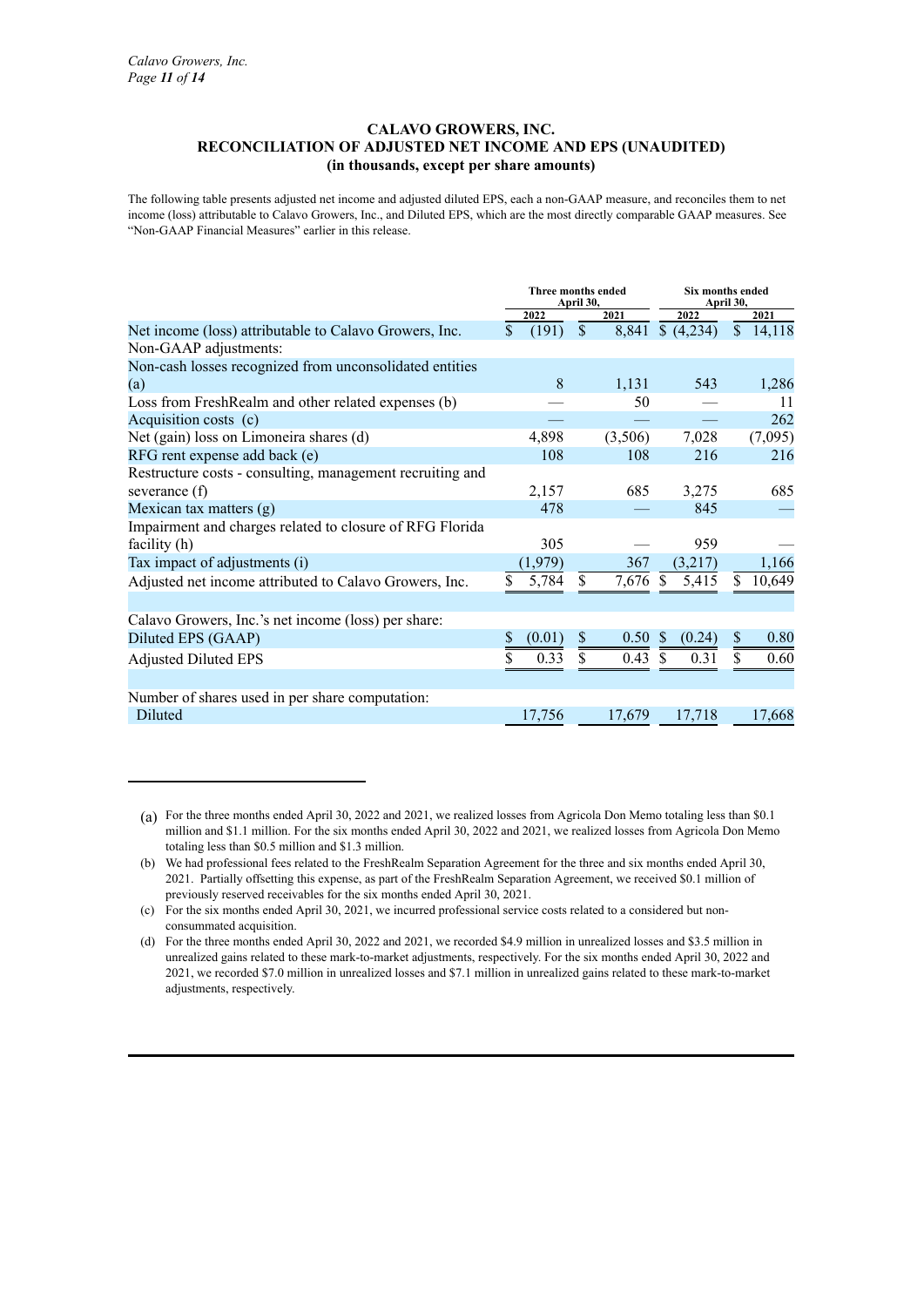- (e) For the three months ended April 30, 2022 and 2021, we incurred \$0.1 million related to rent paid for RFG corporate office space that we have vacated and plan to sublease. For the six months ended April 30, 2022 and 2021, we incurred \$0.2 million related to rent paid for RFG corporate office space that we have vacated and plan to sublease.
- (f) For the three and six months ended April 30, 2022, we recorded \$0.7 million and \$1.8 million of consulting expenses related to an enterprise-wide strategic business operations study conducted by a third-party management consulting organization for the purpose of restructuring to improve the profitability of the organization and efficiency of our operations. In addition, for the three and six months ended April 30, 2022, we recorded \$1.3 million of severance accrual related to the Project Uno restructuring. For the three months and six months ended April 30, 2021, we recorded higher stock-based compensation for the early vesting of restricted stock for the retirement of our former Chief Executive Officer and Board member.
- (g) For the three and six months ended April 30, 2022, we incurred \$0.5 million and \$0.8 million of related professional fees related to the Mexican tax matters. For further information see Note 7 to the consolidated condensed financial statements included in our Quarterly Report filed with the Securities and Exchange Commission for the period ending April 30, 2022.
- (h) On October 18, 2021, we announced the closure of RFG's food processing operations at our Green Cove Springs (near Jacksonville), Florida facility, as part of our Project Uno profit improvement program. As of November 15, the Green Cove facility of RFG has ceased operations. We incurred \$0.3 million and \$1.0 million of expenses for the three and six months ended April 30, 2022, related to the closure of this facility.
- (i) Tax impact of non-GAAP adjustments are based on effective year-to-date tax rates.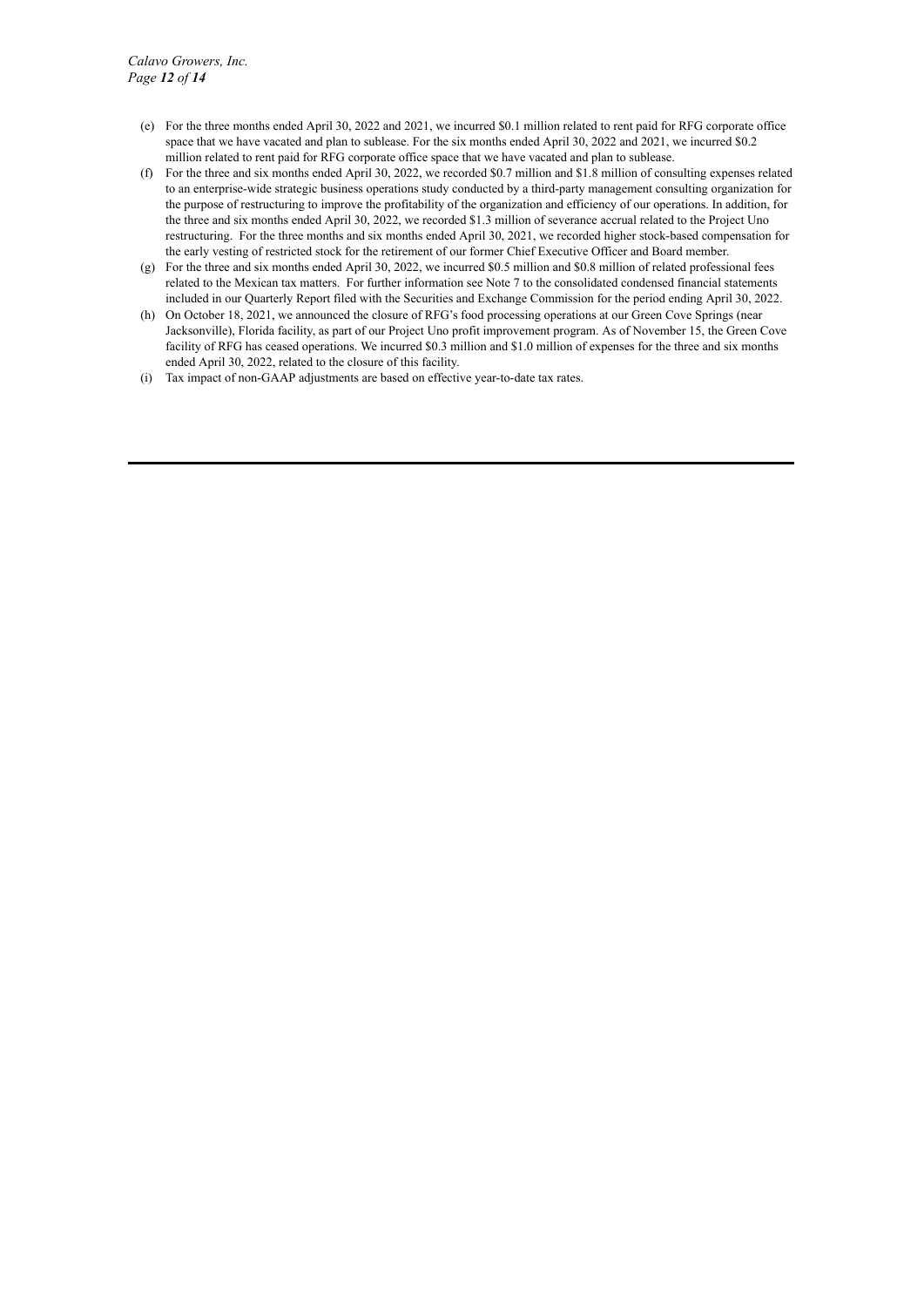#### **CALAVO GROWERS, INC. RECONCILIATION OF EBITDA AND ADJUSTED EBITDA (UNAUDITED) (in thousands, except per share amounts)**

The following table presents EBITDA and adjusted EBITDA, each a non-GAAP measure, and reconciles them to net income (loss) attributable to Calavo Growers, Inc., which is the most directly comparable GAAP measure. See "Non-GAAP Financial Measures" earlier in this release.

|                                                              | Three months ended<br>April 30, |          |                    |                  | <b>Six months ended</b><br>April 30, |              |          |
|--------------------------------------------------------------|---------------------------------|----------|--------------------|------------------|--------------------------------------|--------------|----------|
|                                                              |                                 | 2022     |                    | 2021             | 2022                                 |              | 2021     |
| Net income (loss) attributable to Calavo Growers, Inc.       | $\mathbb{S}$                    | (191)    | $\mathbf{\hat{S}}$ | 8,841 \$         | (4,234)                              | $\mathbb{S}$ | 14,118   |
| <b>Interest Income</b>                                       |                                 | (133)    |                    | (17)             | (266)                                |              | (89)     |
| <b>Interest Expense</b>                                      |                                 | 460      |                    | 191              | 787                                  |              | 365      |
| Provision (Benefit) for Income Taxes                         |                                 | (187)    |                    | 2,772            | (1, 347)                             |              | 4,715    |
| Depreciation & Amortization                                  |                                 | 4,093    |                    | 4,077            | 8,405                                |              | 8,371    |
| Stock-Based Compensation (d)                                 |                                 | 812      |                    | 1,357            | 1,368                                |              | 2,264    |
| <b>EBITDA</b>                                                | $\mathbb{S}$                    | 4,854    |                    | $\sqrt{17,221}$  | 4,713                                |              | \$29,744 |
|                                                              |                                 |          |                    |                  |                                      |              |          |
| Adjustments:                                                 |                                 |          |                    |                  |                                      |              |          |
| Non-cash losses recognized from unconsolidated entities (a)  |                                 | 8        |                    | 1,131            | 543                                  |              | 1,286    |
| Net (gain) loss on Limoneira shares (d)                      |                                 | 4,898    |                    | (3,506)          | 7,028                                |              | (7,095)  |
| Loss (Recovery) from FreshRealm and other related expenses   |                                 |          |                    |                  |                                      |              |          |
| (b)                                                          |                                 |          |                    | 50               |                                      |              | 11       |
| RFG rent expense add back (e)                                |                                 | 108      |                    | 108              | 216                                  |              | 216      |
| Acquisition costs (c)                                        |                                 |          |                    |                  |                                      |              | 262      |
| Restructure costs - consulting and management recruiting and |                                 |          |                    |                  |                                      |              |          |
| severance (f)                                                |                                 | 2,019    |                    |                  | 3,137                                |              |          |
| Expenses related to Mexican tax matters (g)                  |                                 | 478      |                    |                  | 845                                  |              |          |
| Impairment and charges related to closure of RFG Florida     |                                 |          |                    |                  |                                      |              |          |
| facility (h)                                                 |                                 | 311      |                    |                  | 929                                  |              |          |
| <b>Adjusted EBITDA</b>                                       |                                 | \$12,676 | S.                 | 15,004 \$ 17,411 |                                      |              | \$24,424 |
| Adjusted EBITDA per dilutive share                           |                                 | 0.71     | \$                 | $0.85$ \$        | 0.98                                 |              | 1.38     |

See prior page for footnote references